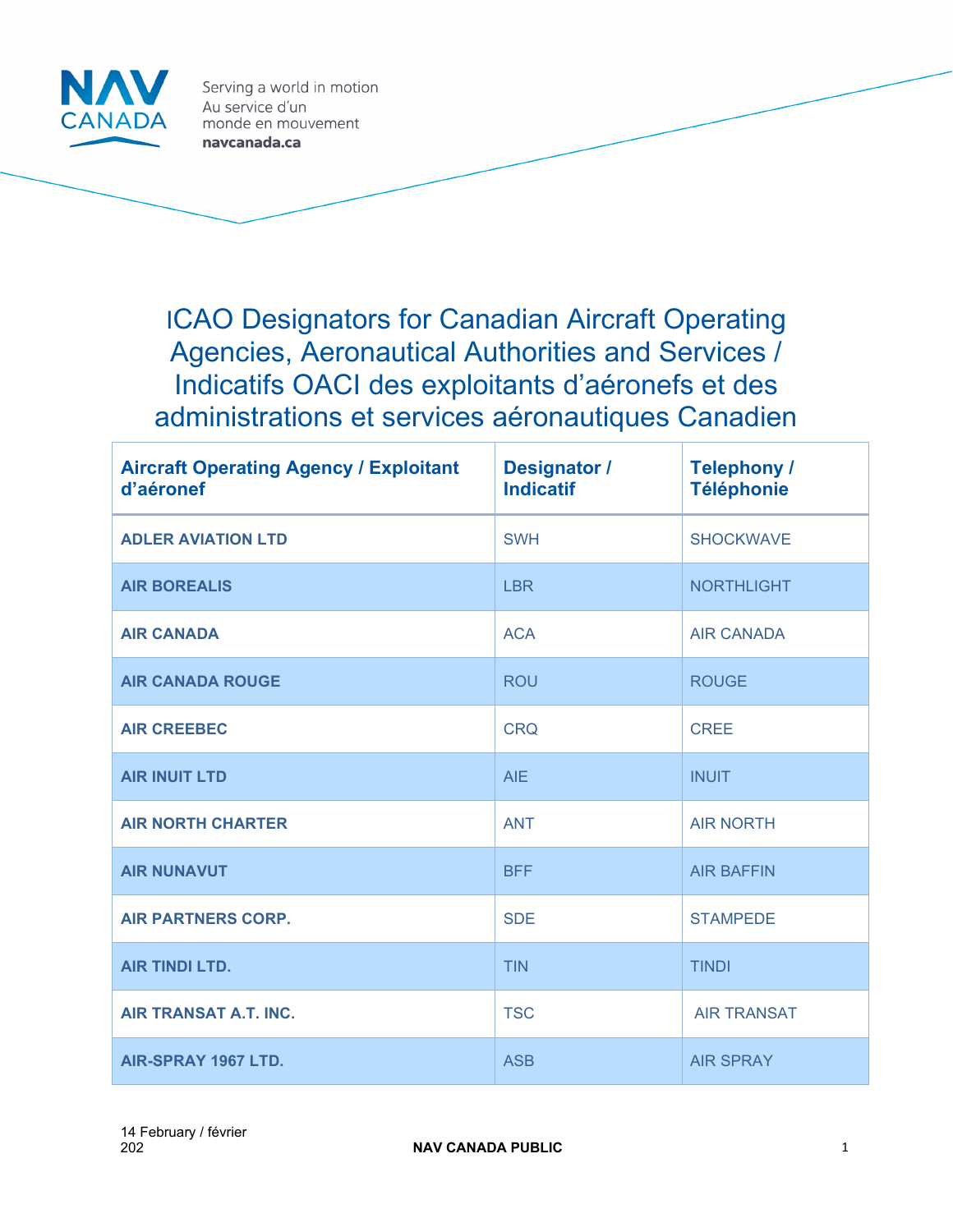| <b>Aircraft Operating Agency / Exploitant</b><br>d'aéronef                  | <b>Designator /</b><br><b>Indicatif</b> | <b>Telephony /</b><br><b>Téléphonie</b> |
|-----------------------------------------------------------------------------|-----------------------------------------|-----------------------------------------|
| <b>AIRBUS CANADA</b>                                                        | <b>ABK</b>                              | <b>AIRBUS CANUCK</b>                    |
| <b>AIRCO AIRCRAFT CHARTERS LTD.</b>                                         | <b>ARQ</b>                              | <b>AIRCO</b>                            |
| <b>AIREON CANADA LTD.</b>                                                   | <b>AEN</b>                              | For AFTN Use Only                       |
| <b>AIRSPRINT INC.</b>                                                       | <b>ASP</b>                              | <b>AIRSPRINT</b>                        |
| <b>ALBATROS AIRCRAFT CORP.</b><br>(dba Phenix Aviation)                     | <b>VLC</b>                              | <b>AVALANCHE</b>                        |
| <b>ALKAN AIR LTD.</b>                                                       | <b>AKN</b>                              | <b>ALKAN AIR</b>                        |
| <b>AOSAC - AIRLINE OPERATIONS SUPPORT AND</b><br><b>AVIATION CONSULTANT</b> | <b>ACG</b>                              | For AFTN Use Only                       |
| <b>BAR XH AIR INC.</b>                                                      | <b>BXH</b>                              | <b>PALLISER</b>                         |
| <b>BEARSKIN LAKE AIR SERVICE LTD.</b>                                       | <b>BLS</b>                              | <b>BEARSKIN</b>                         |
| <b>BELL HELICOPTERS</b>                                                     | <b>TXH</b>                              | <b>TEXTRON</b>                          |
| <b>BOMBARDIER INC.</b>                                                      | <b>BBA</b>                              | <b>BOMBARDIER</b>                       |
| <b>BOMBARDIER MONTREAL</b>                                                  | <b>CDR</b>                              | <b>CANADAIR</b>                         |
| <b>BRADLEY AIR SERVICES (dba FIRST AIR /</b><br><b>CANADIAN NORTH</b>       | <b>AKT</b>                              | <b>ARCTIC</b>                           |
| <b>BUFFALO AIRWAYS LTD.</b>                                                 | <b>BFL</b>                              | <b>BUFFALO</b>                          |
| <b>CALM AIR</b>                                                             | <b>CAV</b>                              | <b>CALM AIR</b>                         |
| <b>CAN WEST CORPORATE AIR CHARTERS LTD.</b>                                 | <b>CWA</b>                              | <b>CAN WEST</b>                         |
| <b>CANADA - TRANSPORT CANADA</b>                                            | <b>TGO</b>                              | <b>TRANSPORT</b>                        |
| <b>CANADIAN ARMED FORCES</b>                                                | <b>CFC</b>                              | <b>CANFORCE</b>                         |
| <b>CANADIAN COAST GUARD</b>                                                 | <b>CTG</b>                              | <b>CANADIAN COAST</b><br><b>GUARD</b>   |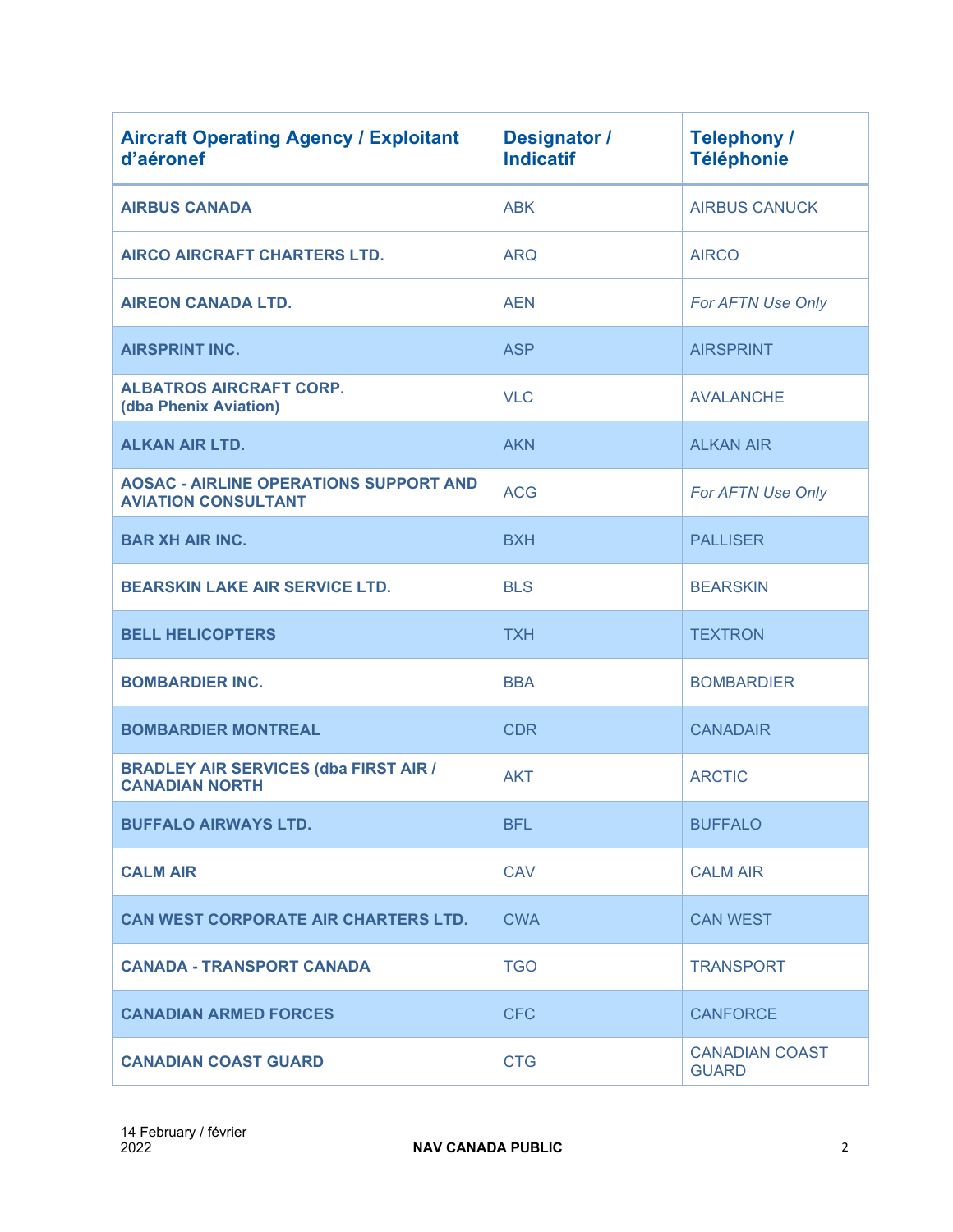| <b>Aircraft Operating Agency / Exploitant</b><br>d'aéronef | Designator /<br><b>Indicatif</b> | <b>Telephony /</b><br><b>Téléphonie</b> |
|------------------------------------------------------------|----------------------------------|-----------------------------------------|
| <b>CANADIAN HELICOPTERS LTD dba HNZ</b><br><b>GLOBAL</b>   | <b>CDN</b>                       | <b>CANADIAN</b>                         |
| <b>CANADIAN NORTH INC.</b>                                 | <b>MPE</b>                       | <b>EMPRESS</b>                          |
| <b>CANADIAN PACIFIC RAILWAY</b>                            | <b>CRR</b>                       | <b>RAILCAR</b>                          |
| <b>CANADIAN WARPLANE HERITAGE MUSEUM</b>                   | <b>CWH</b>                       | <b>WARPLANE</b><br><b>HERITAGE</b>      |
| <b>CANLINK AVIATON INC.</b>                                | <b>MFC</b>                       | <b>EAST WIND</b>                        |
| <b>CARGOJET AIRWAYS LTD</b>                                | <b>CJT</b>                       | <b>CARGOJET</b>                         |
| <b>CARSON AIR LTD.</b>                                     | <b>CRN</b>                       | <b>CARSON</b>                           |
| <b>CASCADIA AIRWAYS INC.</b>                               | <b>CBF</b>                       | <b>BIGFOOT</b>                          |
| <b>CENTRAL MOUNTAIN AIR LTD</b>                            | <b>GLR</b>                       | <b>GLACIER</b>                          |
| <b>CHARTRIGHT AIR INC.</b>                                 | <b>HRT</b>                       | <b>CHARTRIGHT</b>                       |
| <b>CHC HELICOPTERS CANADA INC</b>                          | <b>RBD</b>                       | <b>REDBIRD</b>                          |
| <b>CHC GLOBAL OPERATIONS</b>                               | <b>HMB</b>                       | <b>HUMMINGBIRD</b>                      |
| <b>CHRONO AVIATION INC.</b>                                | <b>NDL</b>                       | <b>NEEDLE</b>                           |
| <b>CHRONO JET</b>                                          | <b>MBK</b>                       | <b>MATBLACK</b>                         |
| <b>CMC ELECTRONICS INC.</b>                                | <b>CMC</b>                       | <b>ESTERLINE</b>                        |
| <b>CONAIR GROUP INC. DBA CONAIR</b>                        | <b>FGD</b>                       | <b>FIREGUARD</b>                        |
| <b>CONNECT AIR LTD.</b>                                    | <b>CCT</b>                       | <b>CONNECT</b>                          |
| <b>COUGAR HELICOPTERS, INC.</b>                            | <b>CHI</b>                       | <b>COUGAR</b>                           |
| DE HAVILLAND AIRCRAFT COMPANY OF<br><b>CANADA LTD.</b>     | <b>DHC</b>                       | <b>DEHAVILLAND</b>                      |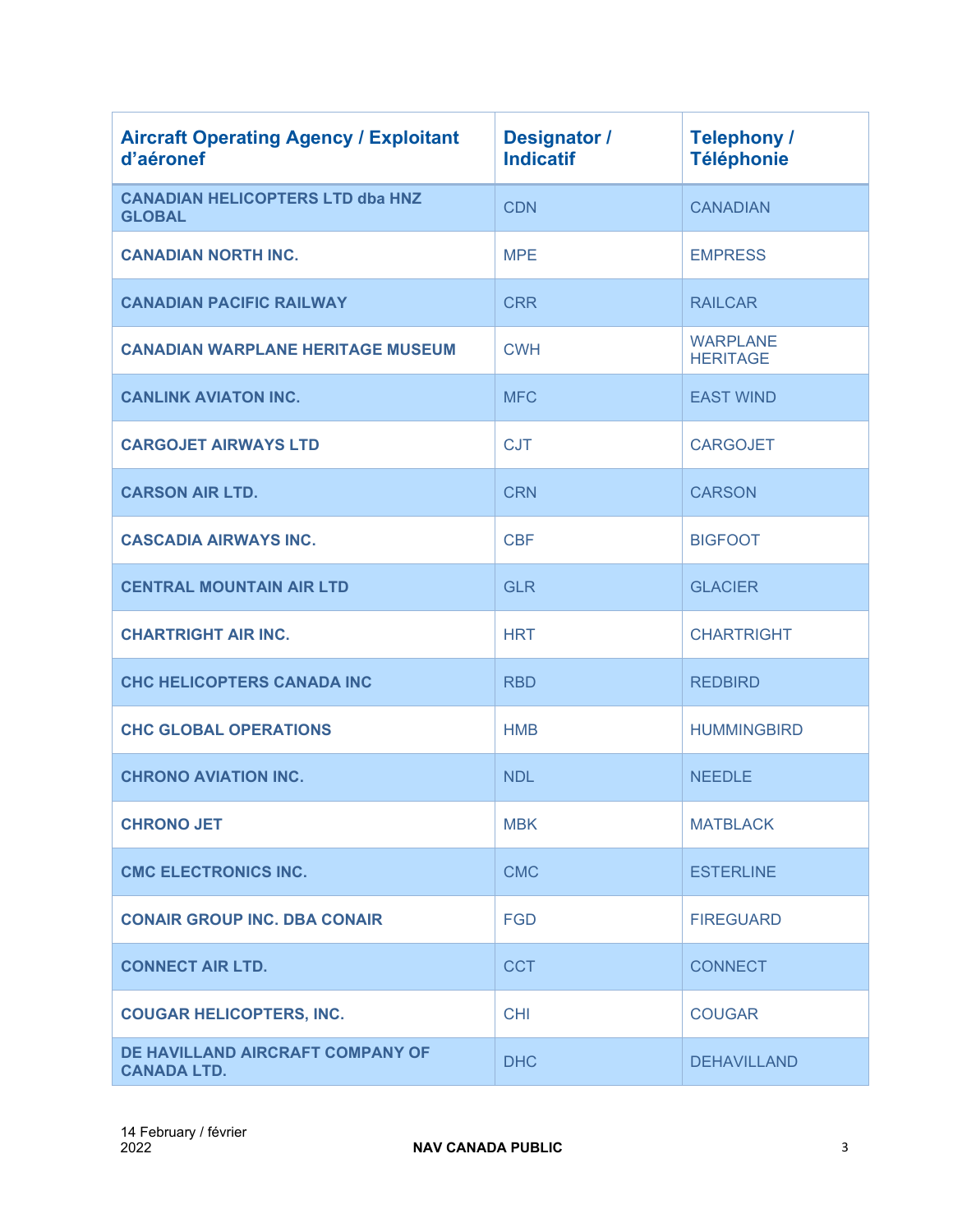| <b>Aircraft Operating Agency / Exploitant</b><br>d'aéronef             | <b>Designator /</b><br><b>Indicatif</b> | <b>Telephony /</b><br><b>Téléphonie</b> |
|------------------------------------------------------------------------|-----------------------------------------|-----------------------------------------|
| ENERJET (1263343 ALBERTA INC.)                                         | <b>DAT</b>                              | <b>DAUNTLESS</b>                        |
| <b>FAST AIR LTD</b>                                                    | <b>PBR</b>                              | <b>POLAR BEAR</b>                       |
| <b>FLAIR AIRLINES LTD</b>                                              | <b>FLE</b>                              | <b>FLAIR</b>                            |
| <b>FLIGHTEXEC</b>                                                      | <b>FEX</b>                              | <b>FLIGHTEXEC</b>                       |
| <b>FLIGHTPATH CHARTER AIRWAYS INC.</b>                                 | <b>KNT</b>                              | <b>KINETIC</b>                          |
| <b>FLYGTA INC.</b>                                                     | <b>TOR</b>                              | <b>HOMERUN</b>                          |
| <b>GEOGRAPHIC AIR SURVEYS LTD.</b>                                     | <b>GSL</b>                              | <b>SURVEY-CANADA</b>                    |
| <b>GOUVERNEMENT DU QUEBEC, SERVICE</b><br><b>AERIEN GOUVERNEMENTAL</b> | <b>QUE</b>                              | <b>QUEBEC</b>                           |
| <b>GOVERNMENT OF ONTARIO (Ministry of Natural</b><br><b>Resources)</b> | <b>ONT</b>                              | <b>ONTARIO</b><br>(GOVERNMENT)          |
| <b>HELIJET INTERNATIONAL INC.</b>                                      | <b>JBA</b>                              | <b>HELIJET</b>                          |
| <b>HYDRO QUEBEC</b>                                                    | <b>HYD</b>                              | <b>HYDRO</b>                            |
| <b>IMAGE AIR CHARTER LTD</b>                                           | <b>BMG</b>                              | <b>BOOMERANG</b>                        |
| <b>IMP GROUP LTD</b>                                                   | <b>EXA</b>                              | <b>CANADIANEXECAIRE</b>                 |
| <b>IRVING OIL TRANSPORT LTD</b>                                        | <b>KCE</b>                              | <b>KACEY</b>                            |
| <b>ISLAND EXPRESS AIR INC.</b>                                         | <b>IAX</b>                              | <b>ABBOTSFORD AIR</b>                   |
| <b>JAZZ AVIATION LP</b>                                                | <b>JZA</b>                              | <b>JAZZ</b>                             |
| <b>Canada JETLINES Operations Ltd.</b>                                 | CJL                                     | <b>JETBUS</b>                           |
| <b>JIVE AVIATION LP</b>                                                | <b>JVE</b>                              | <b>HURON</b>                            |
| <b>KEEWATIN AIR</b>                                                    | <b>KEW</b>                              | <b>BLIZZARD</b>                         |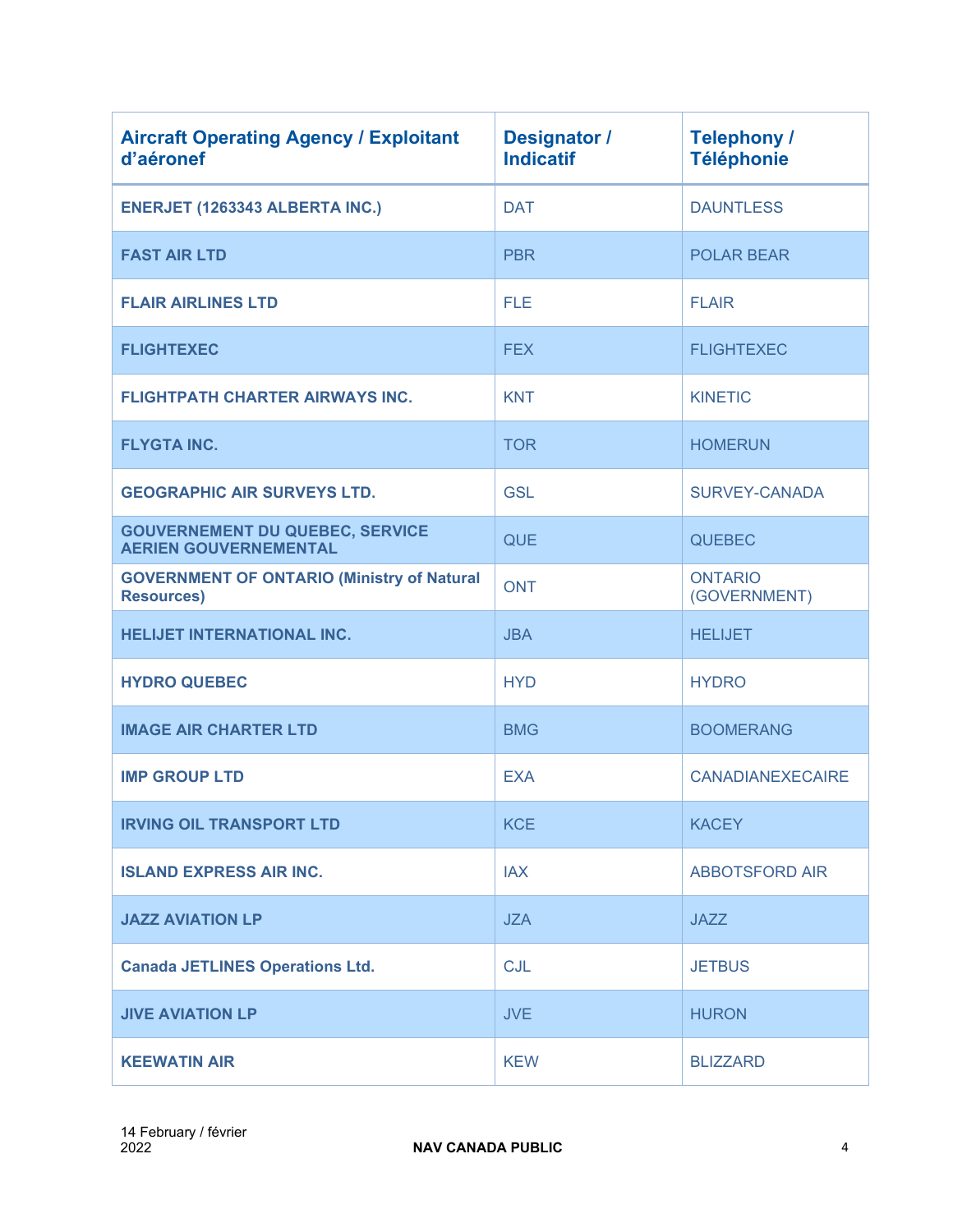| <b>Aircraft Operating Agency / Exploitant</b><br>d'aéronef | <b>Designator /</b><br><b>Indicatif</b> | <b>Telephony /</b><br><b>Téléphonie</b> |
|------------------------------------------------------------|-----------------------------------------|-----------------------------------------|
| <b>KELOWNA FLIGHTCRAFT AIR CHARTER LTD.</b>                | <b>KFA</b>                              | <b>FLIGHTCRAFT</b>                      |
| <b>KENN BOREK AIR LTD.</b>                                 | <b>KBA</b>                              | <b>BOREK AIR</b>                        |
| <b>KUDLIK AVIATION INC.</b>                                | <b>KUK</b>                              | <b>KUDLIK</b>                           |
| <b>MAK AVIATION SERVICES</b>                               | <b>MKV</b>                              | For AFTN Use Only                       |
| <b>MAX-AVIATION</b>                                        | <b>MAX</b>                              | <b>MAX AVIATION</b>                     |
| <b>MORNINGSTAR AIR INC.</b>                                | <b>MAL</b>                              | <b>MORNINGSTAR</b>                      |
| <b>NAV CANADA</b>                                          | <b>NVC</b>                              | <b>NAV CAN</b>                          |
| <b>NAVTECH SYSTEMS SUPPORT INC.</b>                        | <b>XNS</b>                              | For AFTN Use Only                       |
| <b>NOLINOR AVIATION</b>                                    | <b>NRL</b>                              | <b>NOLINOR</b>                          |
| <b>NORTH CARIBOO FLYING SERVICES LTD.</b>                  | <b>NCB</b>                              | <b>NORTH CARIBOU</b>                    |
| <b>NORTH WRIGHT AIR LTD</b>                                | <b>NWL</b>                              | <b>NORTHWRIGHT</b>                      |
| <b>NORTHERN AIR CHARTER (P.R) INC.</b>                     | <b>NLI</b>                              | <b>NORTHLINK</b>                        |
| <b>NORTHERN THUNDERBIRD AIR LTD.</b>                       | <b>NTA</b>                              | <b>THUNDERBIRD</b>                      |
| 1590877AB dba NORTHSTAR AIR TOURS LTD                      | <b>GJA</b>                              | <b>GREY JAY</b>                         |
| <b>NORTHWAY AVIATION LTD</b>                               | <b>NAL</b>                              | <b>NORTHWAY</b>                         |
| <b>NORTHWESTERN AIR LEASE LTD.</b>                         | <b>PLR</b>                              | <b>POLARIS</b>                          |
| NOVAJET (2106701 ONTARIO INC.)                             | <b>NOJ</b>                              | <b>NOVAJET</b>                          |
| <b>ORCA AIRWAYS LTD</b>                                    | <b>ORK</b>                              | <b>ORCA</b>                             |
| <b>ORNGE AIR</b>                                           | <b>PUL</b>                              | <b>PULSE</b>                            |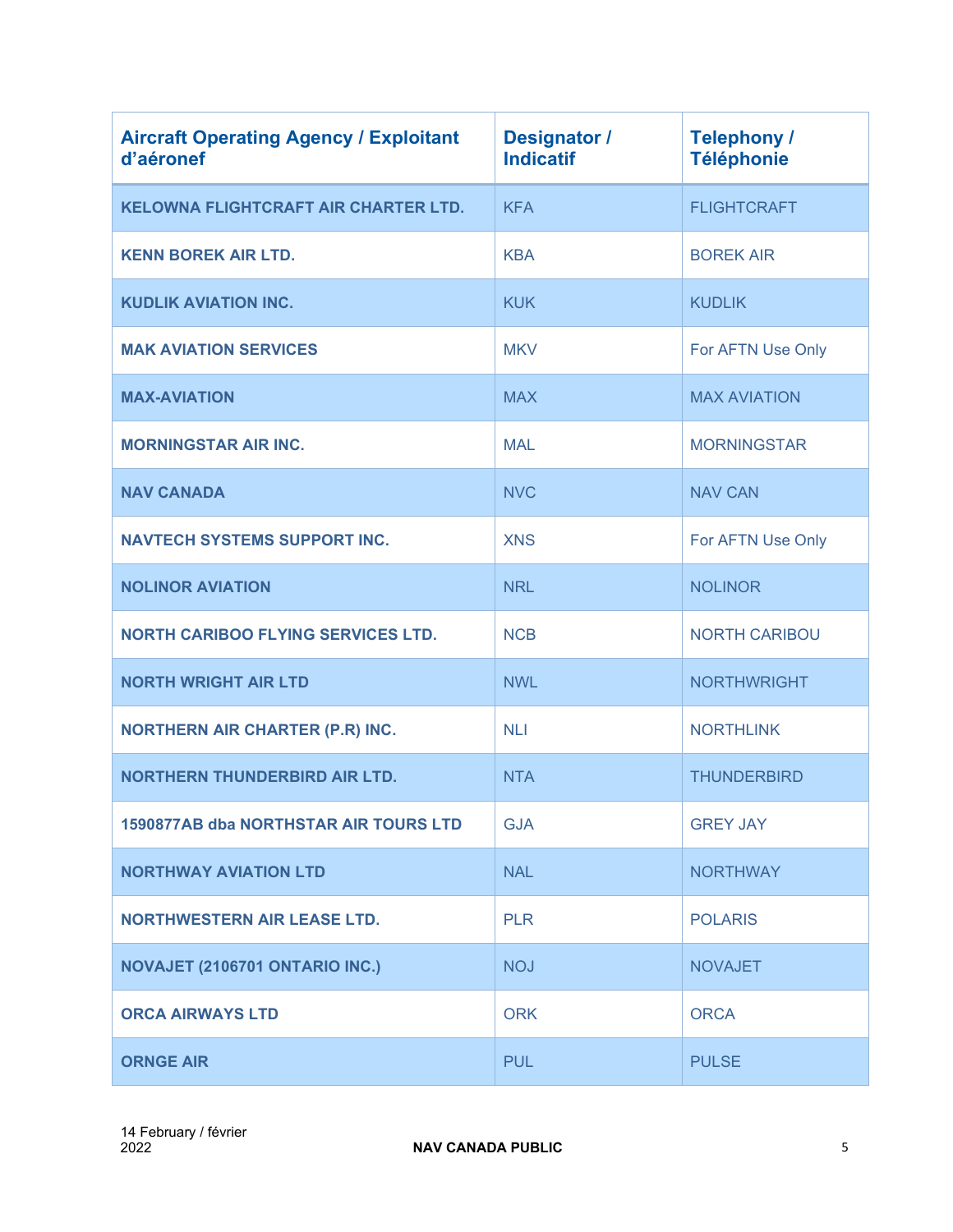| <b>Aircraft Operating Agency / Exploitant</b><br>d'aéronef | <b>Designator /</b><br><b>Indicatif</b> | <b>Telephony /</b><br><b>Téléphonie</b> |
|------------------------------------------------------------|-----------------------------------------|-----------------------------------------|
| <b>PACIFIC COASTAL AIRLINE</b>                             | <b>PCO</b>                              | <b>PASCO</b>                            |
| <b>PACIFIC SKY AVIATION INC.</b>                           | <b>LVW</b>                              | <b>LONGVIEW</b>                         |
| <b>PAL AEROSPACE LTD.</b>                                  | <b>SPR</b>                              | <b>SPEEDAIR</b>                         |
| <b>PAL AIRLINES LTD.</b>                                   | <b>PVL</b>                              | <b>PROVINCIAL</b>                       |
| <b>PANORAMA AVIATION</b>                                   | <b>PNO</b>                              | <b>PANO</b>                             |
| <b>PARTNER JET INC.</b>                                    | <b>PJT</b>                              | <b>PARTNERJET</b>                       |
| 9736140 Canada Inc. dba PASCAN                             | <b>PSC</b>                              | <b>PASCAN</b>                           |
| PEREGRINE AERIAL SURVEYS INC.                              | <b>SEE</b>                              | <b>SEEKER</b>                           |
| PERIMETER AVIATION LTD.                                    | <b>PAG</b>                              | <b>PERIMETER</b>                        |
| PHOENIX FLIGHT OPERATIONS LTD.                             | <b>XPX</b>                              | For AFTN Use Only                       |
| <b>PIVOT AIRLINES</b>                                      | <b>GGN</b>                              | <b>GREAT NORTH</b>                      |
| <b>PORTER AIRLINES INC.</b>                                | <b>POE</b>                              | <b>PORTER AIR</b>                       |
| <b>PRATT &amp; WHITNEY CANADA</b>                          | <b>PWC</b>                              | <b>PRATT</b>                            |
| <b>PRIVATEAIR INC</b>                                      | <b>FSY</b>                              | <b>FROSTY</b>                           |
| <b>PROPAIR, INC</b>                                        | <b>PRO</b>                              | <b>PROPAIR</b>                          |
| PROVINCE OF MANITOBA, AIR SERVICES<br><b>BRANCH</b>        | <b>MBT</b>                              | <b>MANITOBA</b>                         |
| <b>REGIONAL 1 AIRLINES LTD</b>                             | <b>TSH</b>                              | <b>TRANSCANADA</b>                      |
| <b>ROYAL CANADIAN MOUNTED POLICE (RCMP)</b>                | <b>SST</b>                              | <b>STETSON</b>                          |
| <b>SANSAR AVIATION INTERNATIONAL</b>                       | <b>SNZ</b>                              | For AFTN Use Only                       |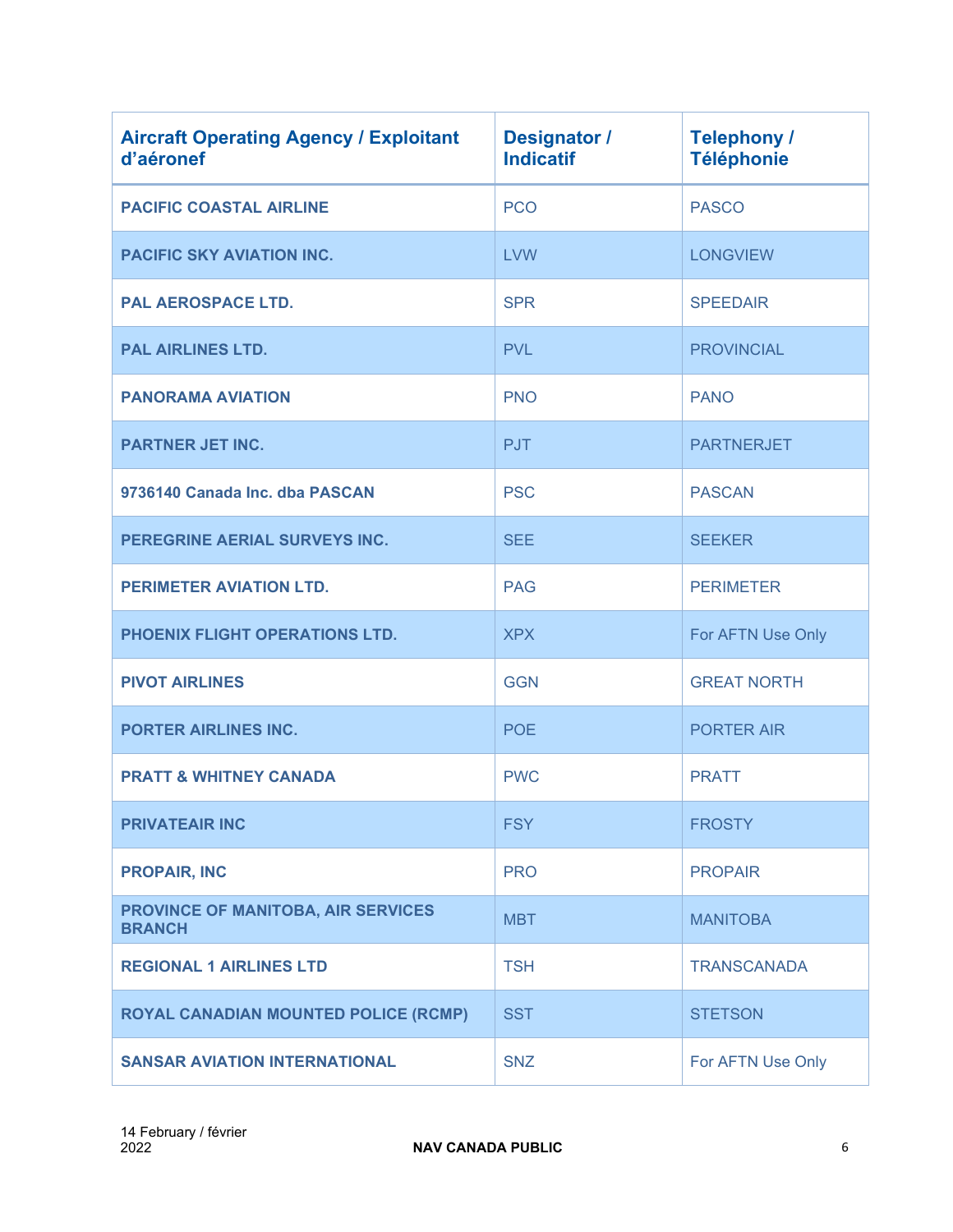| <b>Aircraft Operating Agency / Exploitant</b><br>d'aéronef     | <b>Designator /</b><br><b>Indicatif</b> | <b>Telephony /</b><br><b>Téléphonie</b> |
|----------------------------------------------------------------|-----------------------------------------|-----------------------------------------|
| <b>SASKATCHEWAN GOVERNMENT AIR</b><br><b>AMBULANCE SERVICE</b> | <b>SLG</b>                              | <b>LIFEGUARD</b>                        |
| <b>SENECA COLLEGE</b>                                          | <b>BZQ</b>                              | <b>STING</b>                            |
| <b>SHELL CANADA</b>                                            | <b>SCL</b>                              | <b>SHELL CANADA</b>                     |
| <b>SKYCHARTER (MALTON) LIMITED</b>                             | <b>SKL</b>                              | <b>SKYCHARTER</b>                       |
| <b>SKYJET MG INC. (dba Air Liaison)</b>                        | <b>LSJ</b>                              | <b>LIAISON</b>                          |
| <b>SKYLINK EXPRESS INC</b>                                     | <b>SLQ</b>                              | <b>SKYLINK</b>                          |
| <b>SKYPLAN SERVICES LTD.</b>                                   | <b>XXS</b>                              | For AFTN Use Only                       |
| <b>SKYSERVICE BUSINESS AVIATION INC.</b>                       | <b>SYB</b>                              | <b>SKYBIZ</b>                           |
| <b>SLATE FALLS AIRWAYS LTD.</b>                                | SYJ                                     | For AFTN Use Only                       |
| <b>SONTAIR LTD</b>                                             | <b>STI</b>                              | <b>SONTAIR</b>                          |
| <b>STARLINK AVIATION</b>                                       | <b>TLK</b>                              | <b>STARLINK</b>                         |
| STRAIT AIR (2000) LTD                                          | <b>NUK</b>                              | <b>NANUCK</b>                           |
| <b>SUMMIT AIR LTD.</b>                                         | <b>SUT</b>                              | <b>SUMMIT</b>                           |
| <b>SUNCOR ENERGY INC.</b>                                      | <b>JSN</b>                              | <b>JETSUN</b>                           |
| <b>SUNWEST AVIATION LTD</b>                                    | <b>CNK</b>                              | <b>CHINOOK</b>                          |
| <b>SUNWING AIRLINES INC.</b>                                   | <b>SWG</b>                              | <b>SUNWING</b>                          |
| <b>SWOOP INC.</b>                                              | <b>WSW</b>                              | <b>SWOOP</b>                            |
| <b>SYNCRUDE CANADA LTD.</b>                                    | <b>SYN</b>                              | <b>SYNCRUDE</b>                         |
| <b>TANTALUS AIR LTD</b>                                        | <b>TTU</b>                              | <b>TANTALUS</b>                         |